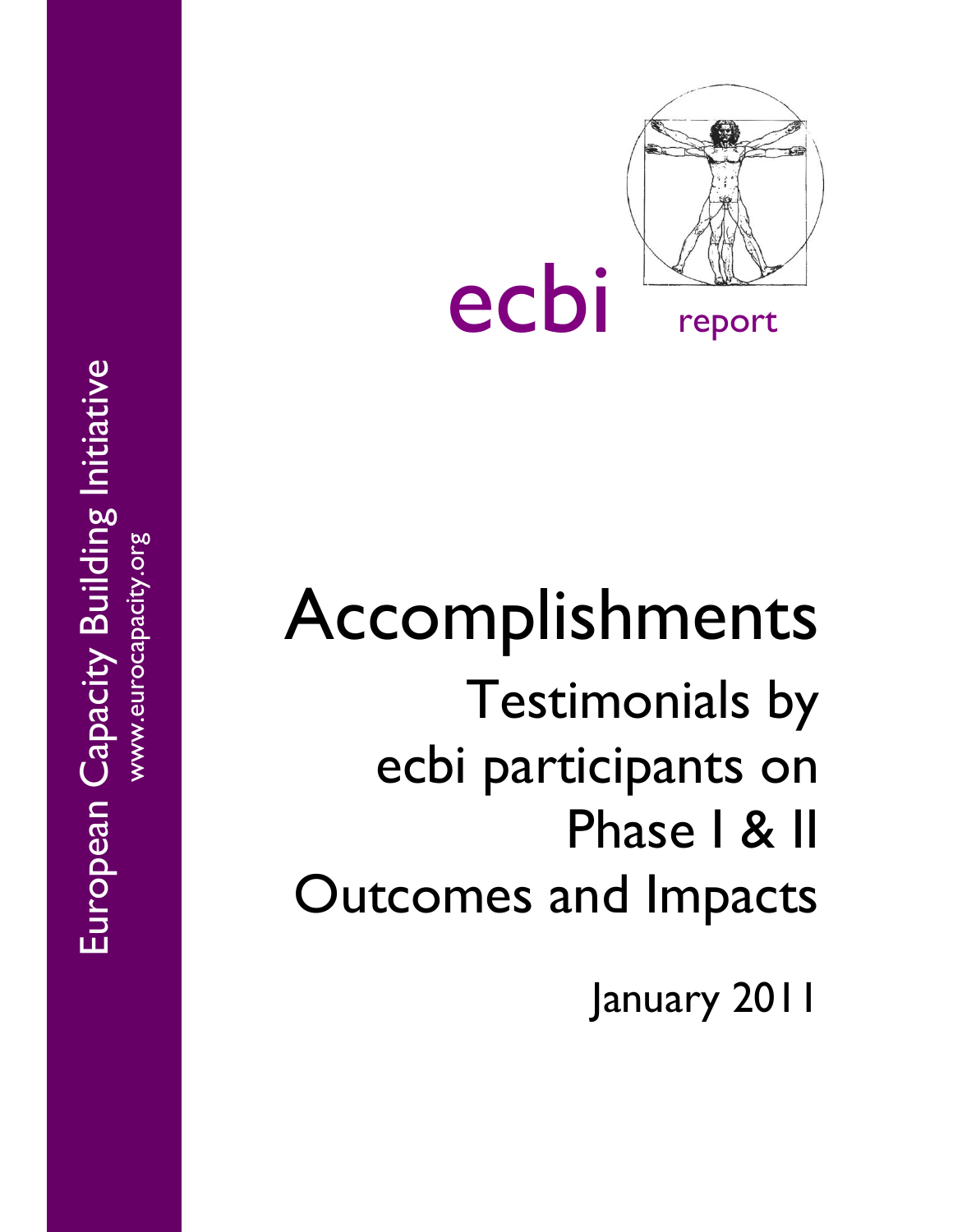The contents of this paper are the authors' sole responsibility. They do not necessarily represent the views of the European Capacity Building Initiative (ecbi) or any of its Members

All rights reserved. No part of this publication may be reproduced, stored in a retrieval system, or transmitted in any form or by any means, electronic, mechanical, photocopying, recording, or otherwise, without prior permission of the ecbi.

## **Acknowledgments:**

This work has been made possible through core funding support to the ecbi from the **Swedish International Development Cooperation Agency.**

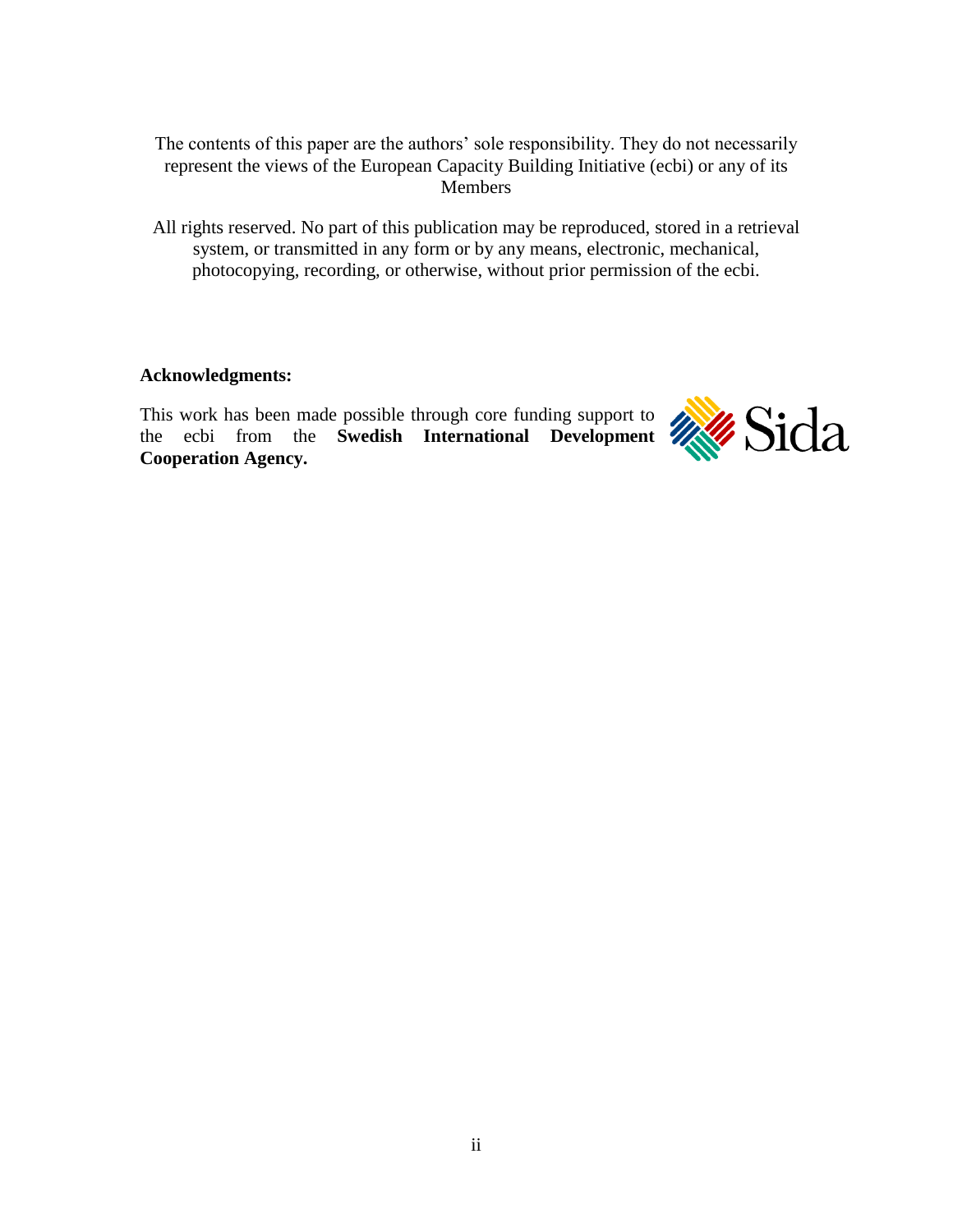

ecbi

The European Capacity Building Initiative (ecbi) has completed two phases (2005-2007, and 2008-2010). During this time, over 60 events have been organised in 20 countries, reaching out to well over 1100 negotiators and policy makers from developing countries and Europe.

Described as "important dates in the negotiations' diary" for many developing country negotiators in a recent external evaluation, the level and extent of participation in these events is testimony to their effectiveness. For instance, the most recent Fellowship session in Oxford (September 2010) was attended by, among others, the Chair of the Ad-Hoc Working Group on Long-Term Cooperative Action, Chair of the Africa Group, Chair of the Adaptation Fund Board, and representatives from LDCs, Brazil, China, Egypt, India, and South Africa (the host of the climate conference in 2011).

There is also clear evidence that these events have had positive effects on the international negotiations, the negotiating capacity of countries and regions, and the capacity of individual negotiators. They have contributed tangibly to trust and better understanding between and among negotiators from developing countries and Europe. They have also contributed towards a better understanding of climate change issues at the national level, beyond the 'traditional' climate change communities.

Some of the impacts of ecbi's works are described in this section. Two independent evaluations of ecbi's work have also been carried out by Helios International, and can be obtained from ecbi.

# Impact on the UNFCCC negotiations

The following examples demonstrate the effectiveness of ecbi's approach in contributing to progress in the UNFCCC negotiations. The sequence of events described in these examples are backed-up by web links to Fellowship and Seminar reports, and official negotiating positions.

## Breaking the impasse on Adaptation Fund governance

In the months preceding the second ecbi Fellowship and Seminar in 2006, the governance arrangements for the Adaptation Fund was proving to be particularly thorny issue in the UNFCCC negotiations. The discussions on how to implement and organise the Adaptation Fund was rife with acrimonious exchanges and a great deal of distrust between developed and developing countries. One of the main points of contention was whether the Washington--based Global Environment Facility (GEF) should be managing the Fund or not.

The European Union, Japan and other industrialised countries, saw GEF management as self-evident. Many developing countries, however, were unhappy with the way the GEF had been managing climate change funding in general, and adaptation funding in particular. As a result, the negotiations were in an apparently insurmountable stalemate between the pro-GEF faction led by the EU, and the developing country Group of 77 and China, who rejected the idea of giving the management of the Adaptation Fund to the GEF. Unsurprisingly, therefore, the governance of the Adaptation Fund was one of the key issues raised by the developing countries in the 2006 Fellowships held in Oxford. (For a report of the discussion, please see [http://www.eurocapacity.org/downloads/2006FellowshipFlyer.pdf\)](http://www.eurocapacity.org/downloads/2006FellowshipFlyer.pdf).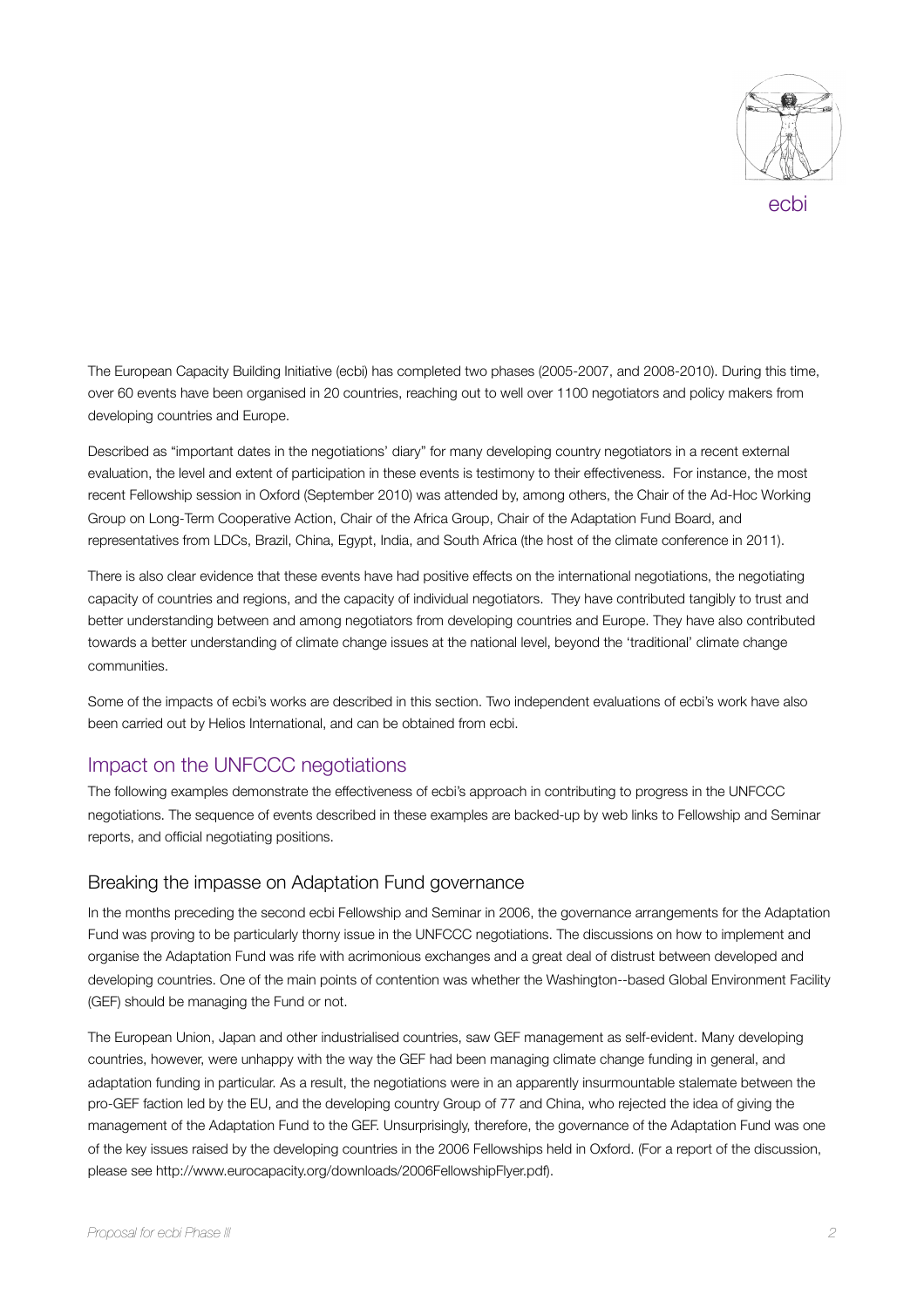

During this discussion at the Fellowship, developing countries decided that the GEF/no-GEF argument led to a dead end. Instead of debating the merits and de-merits of specific institutions (a path which had already resulted in stalemate), they would put forward the necessary characteristics for such an operating entity, based on two principles:

- A decision-making processes that is balanced, flexible, transparent and uncomplicated. It should reflect the needs of the developing country Parties to the Kyoto Protocol.
- Funding should be reliable and adequate, and on a full adaptation cost basis.

The Fellows put together a presentation for their European colleagues during the Seminar that followed. Following a discussion, both sides decided that instead of trying to rush operationalisation of the Adaptation Fund by forcing a choice between a number existing agencies, it was more important to decide on a mutually satisfactory governance structure for this fund, which institutions would have to satisfy to become an

## **COUNCILLOR YI XIANLIANG**

Deputy Director General, Ministry of Foreign Affairs **PEOPLE'S REPUBLIC OF CHINA**

"As a senior climate change negotiator, twice ecbi Fellow and reader of ecbi publications, I believe ecbi is the bridge for communication between negotiators from developing countries and the EU, and the channel to promote a comprehensive understanding of each other. I fully appreciate the outcomes and contribution made by ecbi to promote progress in the hard negotiations."

operational entity of the Adaptation Fund. Three of the Fellows (from LDCs – the Maldives, the Gambia and Bangladesh) wrote an opinion piece on the Fellows' proposal (see<http://www.eurocapacity.org/downloads/11061IIED.pdf>).

This discussion proved to be a turning point in the Adaptation Fund negotiations, and a key to the stalemate. The proposal discussed during the ecbi Fellowship and Seminar was adopted as a formal position by the Africa Group. At the UNFCCC negotiations that followed in Nairobi in November 2006, discussions were much more constructive as Parties agreed to focus on principles and general modalities, rather than on the 'GEF/no GEF' controversy.

The resulting decision on the governance of the Adaptation Fund was seen as a breakthrough by many countries, most notably the LDCs. It was decided that the Adaptation Fund should be under the direct authority of the Kyoto Protocol governing body (the 'COP/MOP'), compared to mere 'guidance' from the climate change process for the other two Convention funds. The second decision related to the voting procedure. The Nairobi decision stipulates that voting concerning the Adaptation Fund will have to be solely on a 'one-country-one-vote' basis. The existing Convention funds followed the GEF procedure where (at least in theory – there has never been a vote) a majority of both countries and donations is required to carry a vote, the latter essentially giving veto power to the group of the five largest donor countries.

As one of the Fellows is quoted as saying in the second formal evaluation of the ecbi, the discussions at Oxford "helped develop and move things forward on the creation of the Adaptation Fund Board."

ecbi continued to play a role in trust building between the developed and developing country members of the Adaptation Fund Board, to ensure that they developed the level of trust that was necessary to undertake the groundbreaking work they were expected to undertake. A tradition of holding a Chair's Dinner on the evening before the Board met was initiated, where the Board members could get to know each other.

In a letter of appreciation to ecbi, the first Chair of the Adaptation Fund Board says: *This process was far from easy, not least because the Board was completely new, and of extremely diverse expectations and representation, ranging from the poorest*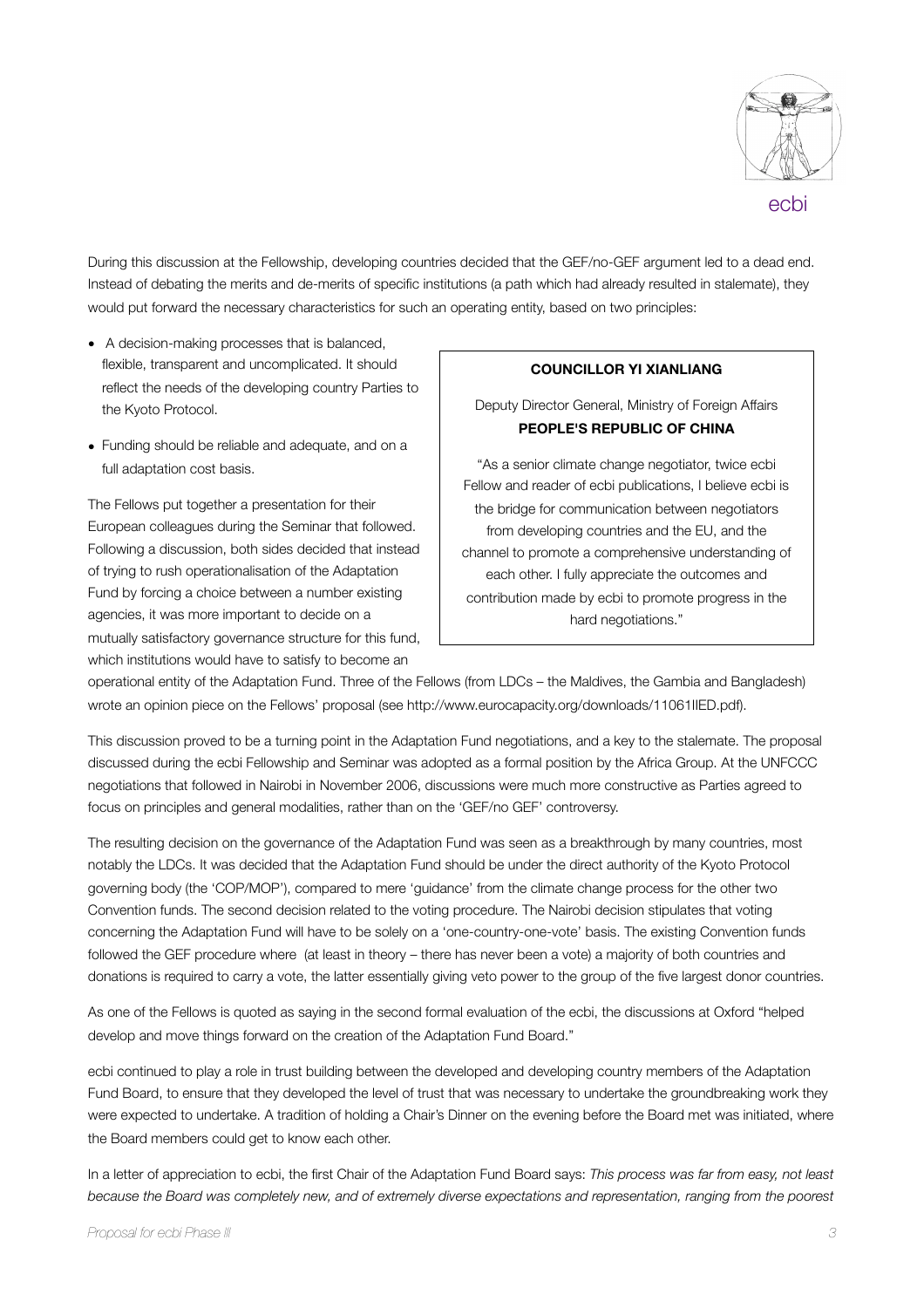

*to the richest constituencies. The ecbi dinners for the Board on the first day of the sessions helped the members to get to know each other in a congenial atmosphere and build mutual understanding of the issues at stake in a more relaxed mood,*  which was helpful in the deliberations that followed. Indeed, these dinners have proven to be so useful that we hope we will *be able to continue this tradition*. (See [http://www.eurocapacity.org/press-archive/Letter\\_to\\_ecbi.pdf](http://www.eurocapacity.org/press-archive/Letter_to_ecbi.pdf))

# Standing Committee of climate finance

One of the main issues of contention in the current (2010/2011) negotiations is the governance arrangements for climate change finance. As with the Adaptation Fund, the discussions were headed for a stalemate, with Parties differing on whether a new body is needed to support the COP in overseeing and providing guidance to the financial mechanism.

The issue was discussed in the Fellows Colloquia during the 2010 Fellowships. The developing country Fellows came up with a proposal for a Standing Committee on Finance, elaborating its role and function in order to convince their European colleagues of its need during the Seminar. (For the Fellow's Proposal and the discussion that followed with European negotiators, see<http://www.eurocapacity.org/downloads/OxfordSeminarReport2010.pdf>)

Taking on board some of the concerns expressed by the European negotiators, the Proposal formulated at the ecbi Fellowships was presented by one of the Fellows at the High Level Geneva Dialogue on Climate Finance (see [http://](http://www.eurocapacity.org/downloads/Presentation_Geneva_Dialogue.pdf) [www.eurocapacity.org/downloads/Presentation\\_Geneva\\_Dialogue.pdf](http://www.eurocapacity.org/downloads/Presentation_Geneva_Dialogue.pdf)). Subsequently, the proposal was adopted by the G77 and China as their official position the intersessional meeting held in Tianjin, China in October 2010 (see [http://](http://unfccc.int/documentation/documents/advanced_search/items/3594.php?rec=j&priref=600005985) [unfccc.int/documentation/documents/advanced\\_search/items/3594.php?rec=j&priref=600005985](http://unfccc.int/documentation/documents/advanced_search/items/3594.php?rec=j&priref=600005985)).

## **MANJEEV SINGH PURI**

Deputy Permanent Representative, Permanent Mission of India to the UN in New York **INDIA**

"The 2010 ecbi annual Fellowship brought together senior negotiators, including some chairing important elements of the UNFCCC processes, from major stakeholders among the G77 and EU.

Borrowing from national and other UN processes, the Fellowship developed a realistic but forward looking approach on institutional arrangements on financing. This was done with a clear view to ensuring acceptability among all stakeholders but without diluting efficacy of functioning.

The free and frank discussion in Oxford allowed for a buy-in on the approach on both sides resulting in a seminal impact on the negotiations in Cancun and the favorable results that obtained there.

Two specific areas of this impact, which were critical in bringing about the final outcome in Cancun, were the ideas of a Standing Committee to oversee the financing mechanism and the Transitional Committee to draft the details, which would have an acceptable level of mix from all major stakeholders.

ecbi's role in developing bipartisanship in the climate negotiations was also very visible in Bali in 2007 when the deliberations at the fellowship that year allowed for a consensus on the governing structures for the Adaptation Fund.

There is little doubt that the ecbi Fellowship Programme has played an important role behind the scenes in moving the UNFCCC negotiations forward. The Chatham House rules coupled with excellent leadership of the ecbi team allow for no-holds barred discussions but at the same time draw key stakeholders to moving towards realistic ways forward. The ecbi Fellowship is a process that should be encouraged as its role and utility in the coming years will only increase be more required for the climate change negotiations."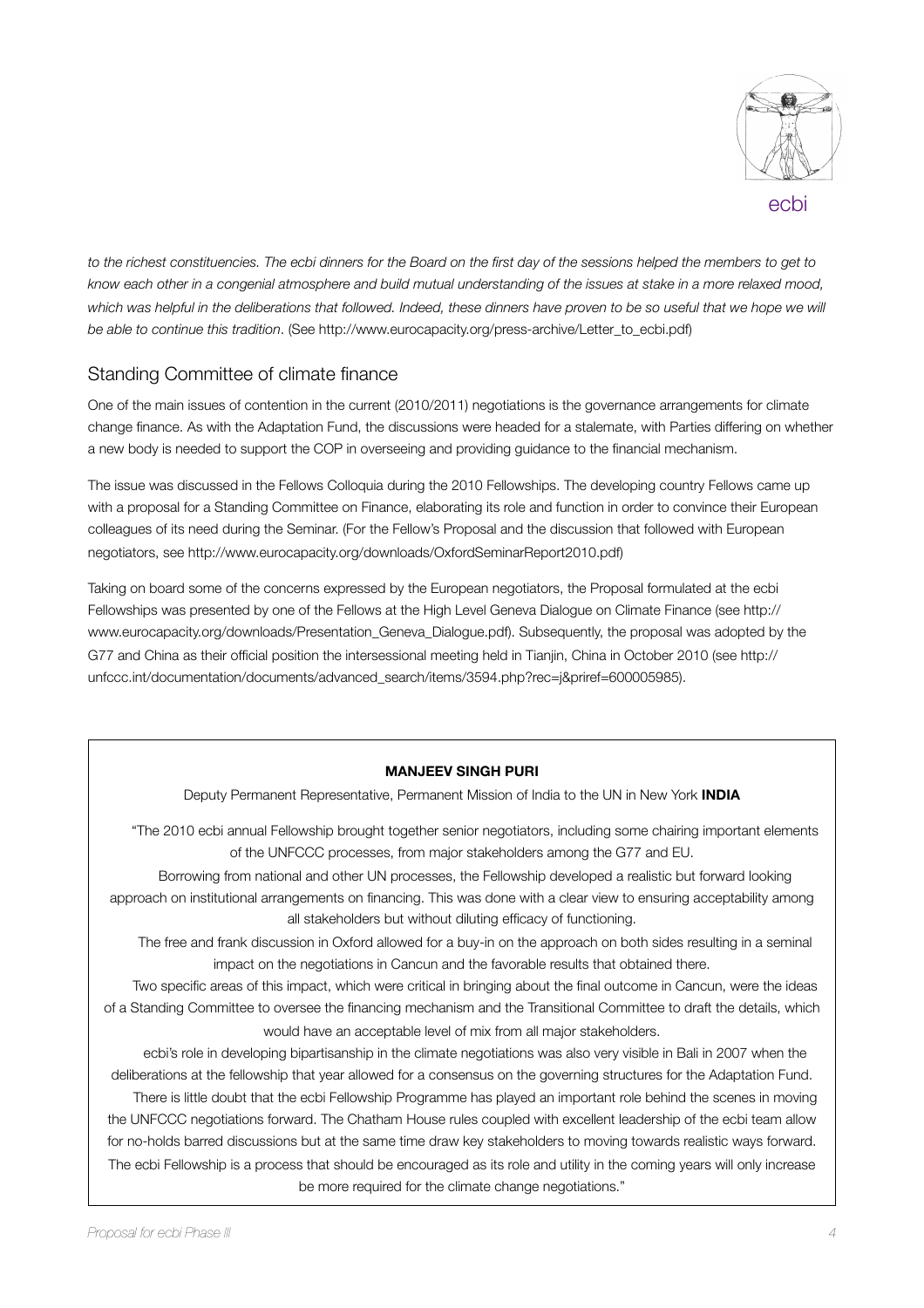

The G77 proposal was adopted at the Cancun Conference in December 2010, where Parties to the UNFCCC decided to *establish a Standing Committee under the Conference of the Parties to assist the Conference of the Parties in exercising its functions with respect to the financial mechanism of the Convention in terms of improving coherence and coordination in the delivery of climate change financing, rationalization of the financial mechanism, mobilization of financial resources and measurement, reporting and verification of support provided to developing country Parties.* (See [http://unfccc.int/files/](http://unfccc.int/files/meetings/cop_16/application/pdf/cop16_lca.pdf) [meetings/cop\\_16/application/pdf/cop16\\_lca.pdf](http://unfccc.int/files/meetings/cop_16/application/pdf/cop16_lca.pdf)).

Another important issue related to climate finance governance that was discussed in the 2010 Fellowships, and caused a major Party to the UNFCCC negotiations to change their position, was that of devolving decisions on the allocation of climate finance to National Funding Entities.

## Transitional Committee

In 2010, ecbi formed a Circle of Experts on Climate Finance and Architecture (ecbi Finance Circle) to provide a platform for informal indepth discussions among key Parties and experts on the technical aspects of the architecture and governance of climate finance. Senior delegates from most of the key countries contributing to this discussion have signed up to participate in the discussions of this Circle (see [http://](http://www.eurocapacity.org/finance/financehome.shtml) [www.eurocapacity.org/finance/financehome.shtml\)](http://www.eurocapacity.org/finance/financehome.shtml).

The fifth meeting of this Circle took place on 30 November 2010 at the Moon Palace Conference Centre in Cancun, in the office of the EU Presidency (Belgium). The discussion, very open and collegiate, focused on the idea of a Transitional Expert Panel put forward in an ecbi Policy Brief (see *Climate Finance after Tianjin: How to reach a deal at Cancun?*

#### **PAUL BODNAR**

Lead Negotiator on Finance **USA**

"By convening friendly but serious discussions among finance negotiators in the ecbi Finance Circle at critical junctures during the negotiations, the ecbi Director gave us a forum for trust-

building and idea-sharing. He also played a vital role as intellectual catalyst and as synthesiser of emerging ideas.

He can justifiably be proud of having helped the rest of us find our way to solutions on key issues."

<http://www.eurocapacity.org/downloads/FinanceAfterTianjin.pdf>) and in an article on *How to establish the new climate fun[d](http://www.oxfordclimatepolicy.org/publications/documents/OUTREACH-02.pdf)* [\(see http://www.oxfordclimatepolicy.org/publications/documents/OUTREACH-02.pdf\)](http://www.oxfordclimatepolicy.org/publications/documents/OUTREACH-02.pdf). In another meeting of the Circle, held during the following week at the request of Mexican and US participants, one of the ideas discussed was that of having the UNFCCC Executive Secretary convene the design process for the new fund, and of having relevant agencies second staff to the UNFCCC Secretariat to support that process.

Both these proposals, for the Transitional Committee and a role for the UNFCCC Secretariat, were adopted in the Cancun outcome. The decision of the AWGLCA *invites the Executive Secretary of the secretariat, in consultation with the President of the Conference of the Parties, to convene the initial meeting of the Transitional Committee, with members having the necessary experience and skills, notably in the area of finance and climate change; the transitional committee meetings will be open to observers*. (See [http://unfccc.int/files/meetings/cop\\_16/application/pdf/cop16\\_lca.pdf\)](http://unfccc.int/files/meetings/cop_16/application/pdf/cop16_lca.pdf).

## The international air travel levy

During the 2006 ecbi Fellowship, Cameron Hepburn and Benito Müller presented their idea of an International Air Travel Adaptation Levy (IATAL), a means to raise private sector funds as an international levy on the rich (regardless of their origin) to help the poor adapt to climate change (see Benito Müller and Cameron Hepburn, *An 'International Air Travel Adaptation Levy' (IATAL): Outline Proposal*, Oxford Institute for Energy Studies: October 2006. [www.OxfordEnergy.org](http://www.OxfordEnergy.org)).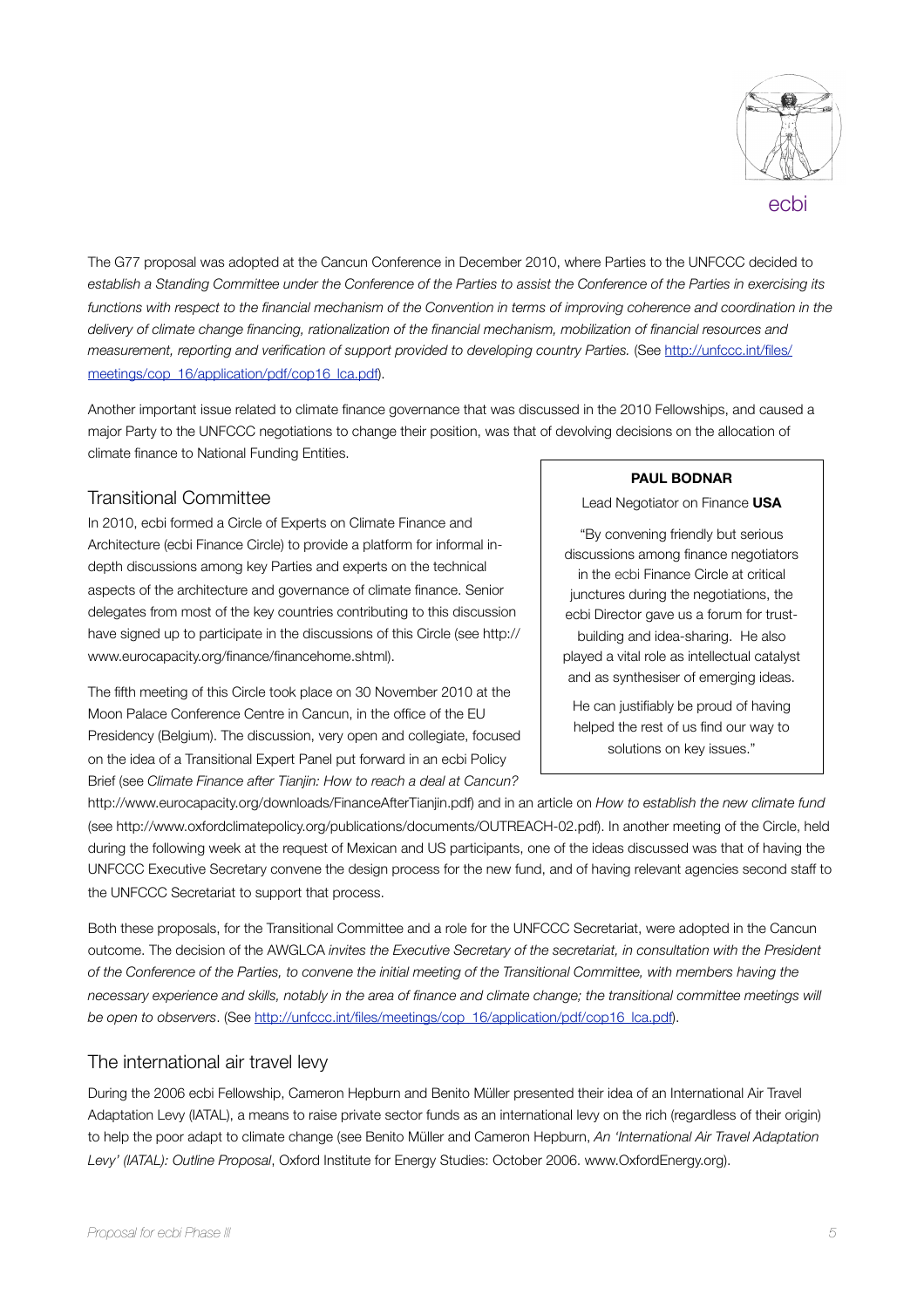

One of the Fellows present at the Fellowship, Amjad Abdulla (Lead Negotiator for the Maldives), went on to become Chair of the LDC Group. He requested ecbi to provide analytic support for the drafting of an LDC submission to the UNFCCC on the air travel levy. The LDC proposal was submitted in December 2008. ecbi also provided a list of "*Thirteen Questions and Answers*" on the IAPAL (http://[www.oxfordclimatepolicy.org/publications/documents/ecbiBrief-IAPAL13Q&As.pdf1](http://www.oxfordclimatepolicy.org/publications/documents/ecbiBrief-IAPAL13Q&As.pdf)3).

# Impact on negotiating capacity of countries, regions and individuals

ecbi initially focused mainly on building the negotiating capacity of Least Developed Countries (LDCs) through regional workshops, pre-COP workshops, special bursaries designed to allow continuity in delegations, and participation in the Fellowships. In identifying and addressing the special needs of the LDCs, ecbi has collaborated closely with the following Chairs of the LDC Group:

- Mama Konaté, Directeur national de la météorologie, Mali
- Richard S. Muyungi, Acting Director, Division of Environment, Tanzania
- Mohammed Reazuddin, Bangladesh
- Amjad Àbdullah, Director of Strategic Policy at the Ministry of Environment, Energy and Water, Maldives
- Motsome Limomane, Lesotho Meteorological Services
- Bruno Tseliso Morapeli Sekoli, Director of the Lesotho Meteorological Services

The impact of the capacity building has been remarked upon by several LDC negotiators and others. The Chair of the UNFCCC's LDC Expert Group, Onduri Machulu Fred from Uganda, recently noted that ecbi is perhaps the only Initiative (other than the NAPA Preparation) implementing items of the LDC Work Program under Article 4.9, particularly on strengthening the negotiating skills of LDC Parties.

In August 2010, at the intersessional meeting held in Tianjin, China, the UNFCCC invited ecbi to present its work and achievements in addressing the elements of the LDC work programme, commenting that ecbi has done more than any other organisation/ initiative to support LDCs over the past years.

Members of the LDC group have remarked on the changing dynamic within the LDC group as a result of ecbi's work. Commenting on the importance of ecbi's work in helping new LDC negotiators come up to speed with the complexities of the climate change negotiations (both substance and process), Sumaya Zakeldin, an ecbi Bursary holder from Sudan who now negotiates for G77 on adaptation, says: "The LDCs used to rely on the bigger regional groupings such as the Africa Group to represent their interests, as the LDCs were not very strong. Following the capacity building work done by ecbi, the Group is much more active, with members closely following all the issues of importance to them. Now we are much stronger and more proactive. Nobody can take a decision without the agreement of the LDC Group."

ecbi has also stepped in to support countries chairing the G77 and China group, by providing Bursaries to members of their delegation. For instance, two of the Bursary holders in 2009 were from Sudan, and one in 2010 was from Yemen (**See box: Individual Testimonies by Bursary Holders**)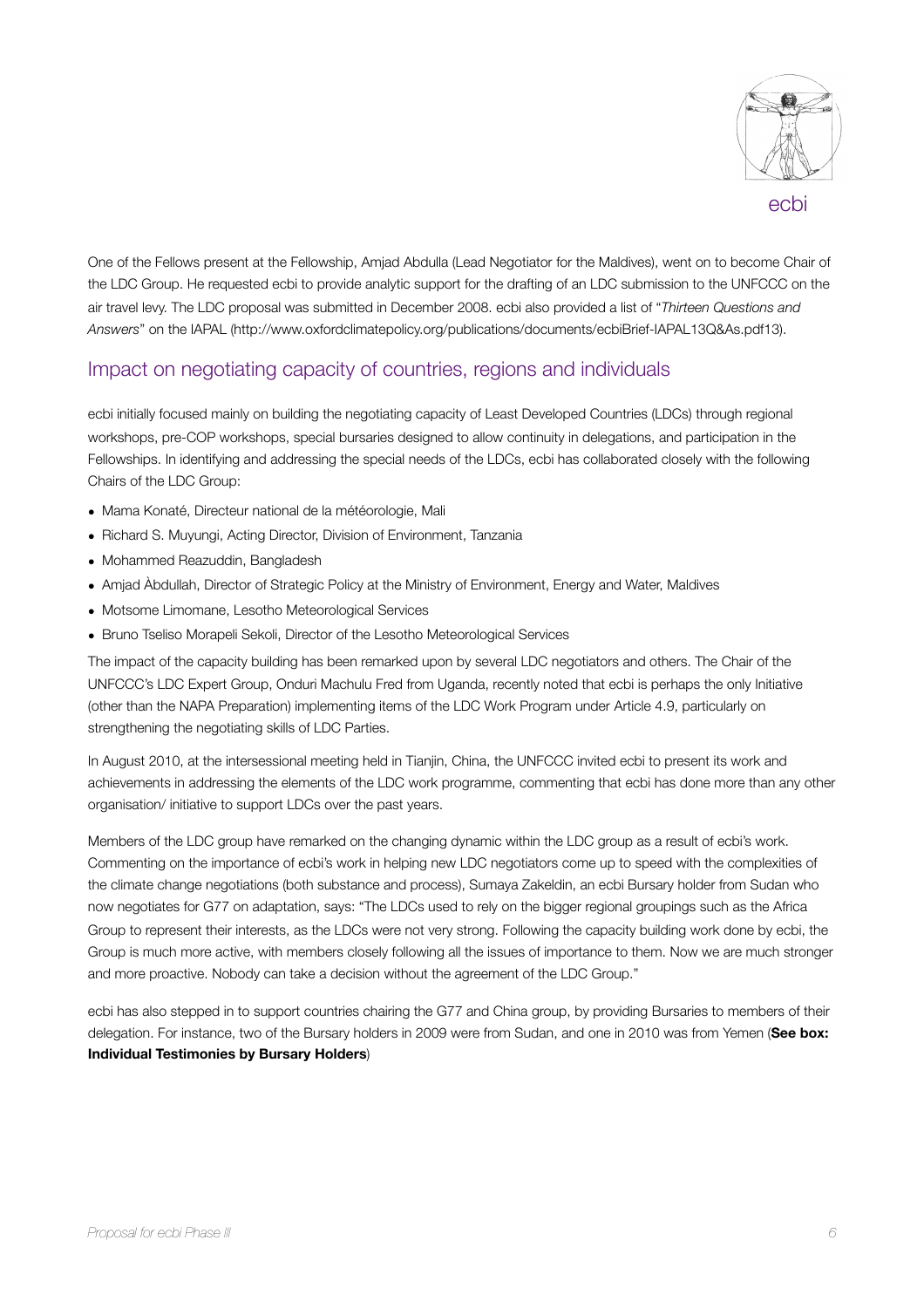

## ecbi

#### **INDIVIDUAL TESTIMONIES BY BURSARY HOLDERS**

#### **SUMAYA ZAKELDIN** SUDAN

I first attended the pre-COP workshop organised by ecbi in Montreal in 2005. I was not new to climate change – I had worked on climate change impacts and vulnerability before, and contributed to the NAPA process in my country, but I didn't really know much about the international negotiations. The workshop was very useful as it started with the basics and included training on how to negotiate through mock negotiations, with flags and text. We were told how to formulate interventions, how to influence changes in the text. The workshop introduced me to the legal and policy elements of climate change, and was very helpful in understanding both ongoing and emerging issues.

I decided to specialise on adaptation. Sudan was Chairing the Group of 77 and China during the critical period of negotiations before Copenhagen. It was of great help for my delegation to have me participating and contributing not only to the national team, but also to the G77. I was asked by ecbi to write reports after attending meetings, which helped keep others in the regions and Groups informed.

The experience and learning I gained is of great value. I have been able to contribute to building capacity and raising awareness at different levels (academia, research, NGOs, government etc), at the national and regional level. For instance, I made presentations at several national and regional meetings on the status of the negotiations before and after Copenhagen. After Copenhagen, the newly appointed Minister for Environment in Sudan invited the national delegation to a meeting to explain why Sudan should not sign the Copenhagen Accord. We were under lot of pressure to do so. I spoke on the adaptation elements. We convinced the Minister that the process had not been inclusive, and failed to take our concerns on board.

Some of us are now involved in training new negotiators. I have been involved in ecbi events as a capacity builder – co-authoring two joint papers, and presenting and facilitating at pre-COP and regional workshops.

At the regional level, my colleagues from ecbi and I contribute to both the LDC and Africa Groups. We each focus on different issues like finance, technology, REDD, adaptation etc and coordinate as a Group. Earlier, the LDCs did not really have much of a say and negotiators from LDCs in Africa would try to get their concerns reflected through the bigger Africa Group. Now, nobody can take any decision without the agreement of the LDCs. LDCs are doing a lot better as a result.

The future negotiations under the UNFCCC will shape the fate of the most vulnerable to the adverse impacts of climate change. It will be exceptionally important for us to be there to play our assigned roles, and finish what we started.

#### **FAHMI ABDULHADI BINSHBRAK** REPUBLIC OF YEMEN

As the child needs his parents' help, care, support, and trust to be able to start walking and develop his skills, the negotiator needs help, support, capacity building, and guidance to go ahead on the negotiation arena. Before COP11 in Montréal, I participated in an ecbi training workshop for LDC negotiators in Nairobi. That was the first regional event for me, whether on climate change or any other issue. So I was very scared of this new experience, especially as I was the only participant of my country, and in addition my English language that was not very good.

After this first workshop, I participated in a few climate change negotiations as a member of the Yemeni team, supported financially by the UNFCCC Secretariat. The team consists of two to three persons, so we have to follow all the negotiation issues at the same time, and you did not know if you will participate in the next meeting or somebody else will replace you. Then I got this great chance to be one of the ecbi Climate Change Junior Negotiators. ecbi gave me the guarantee to participate in all the main meetings. They advised me to chose a negotiation issue, and that gave me huge space to discover its status and process in detail. I also learned a lot through writing reports during and after each meeting.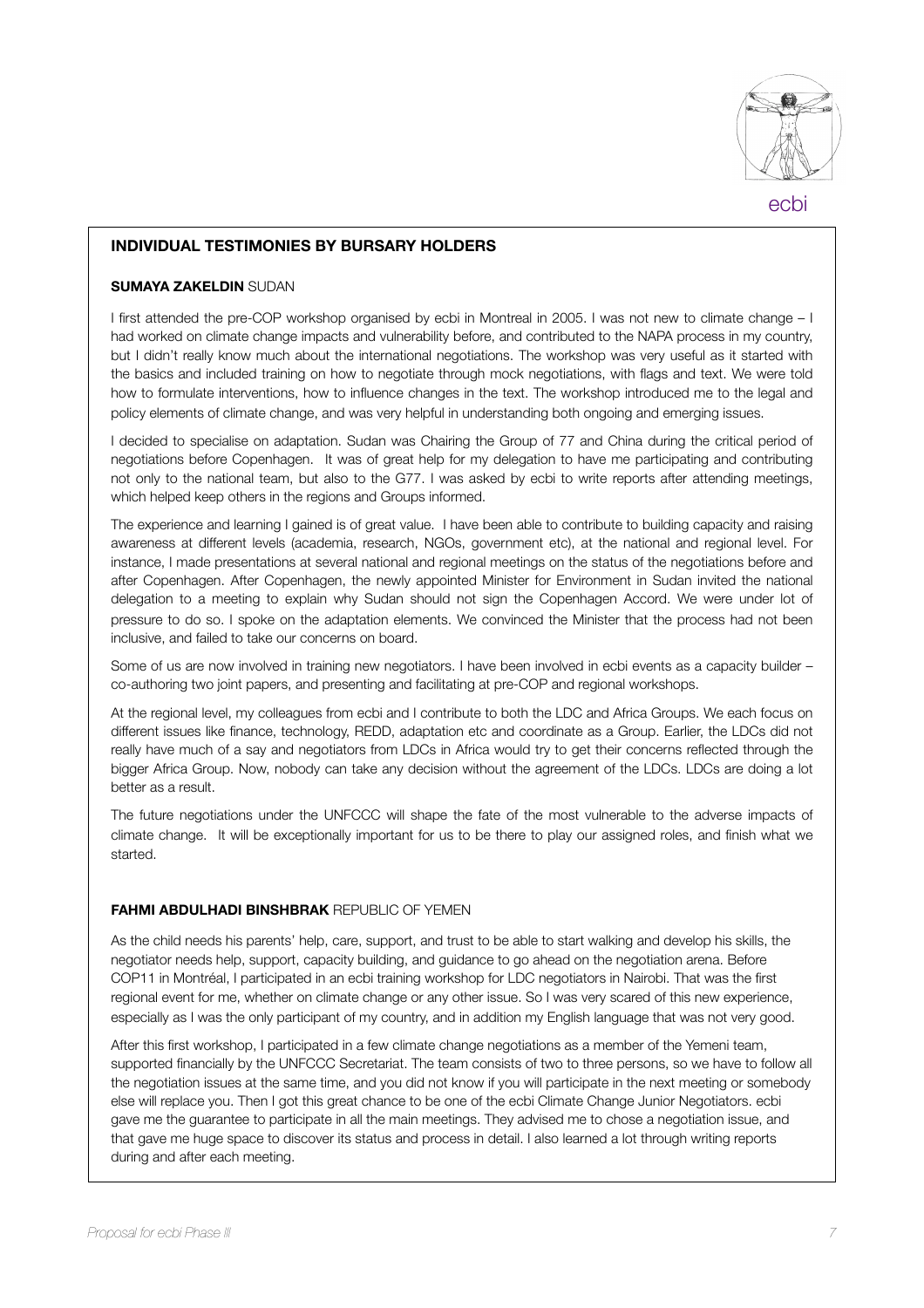

# ecbi

## **INDIVIDUAL TESTIMONIES** (CONTD.)

#### **GEBRU JEMBER** ETHIOPIA

I first participated in an ecbi event three years ago, at the regional workshop in Gabarrone. I worked in the national climate change unit then, but had very little idea of the international negotiations. That meeting was an eye-opener for me. I was then invited to COP-14 in Poznan. Even though it was my first COP, the pre-COP ecbi workshop made it easy for me, and it wasn't confusing.

Governments usually allow 2-3 participants to attend, but the decisions on who should attend are based on many factors – and often there is no continuity. ecbi has a much more sustainable approach, allowing us to consistently follow the negotiations. I can now specialise and focus on one area – I decided to follow the Kyoto Protocol negotiations. I am the only one following the KP negotiations in my country. After the COP, I have been very active – I hosted a workshop in Addis Ababa. We are asked (by ecbi) to write reports after we attend meetings, and these are very useful to update the general public and others in the country and region.

ecbi also helps us work better as a group. For instance, in Cancun, we were introduced to the new LDC Chair from Gambia, so he is aware of which part of the negotiations we specialise in. Many of the negotiators who have been following the climate negotiations for years in Africa are now retiring. ecbi can play an important role in ensuring that a new batch of younger negotiators are ready to fill this gap.

#### **ABDALLA GAAFAR** SUDAN

I used to work on national forestry issues in Sudan. After I attended an ecbi event last year, I decided to focus on REDD. I now lead the REDD negotiations for Sudan, and I have established a Climate Change Desk in the Forest Department. I have organised more than five workshops for forest officers on REDD and climate change issues in Sudan. As a result, at least 15 young officers know about REDD issues. We have succeeded in raising more resources for capacity building on REDD in our country.

I have been responsible for the formulation of text related to REDD, as part of the common African position, and was one of five Africans made facilitator to formulate common African positions for the Africa group in Cancun. I also contribute actively to the G77 and LDC group discussions on REDD+ and LULUCF.

## **KALI LITSABAKO** LESOTHO

My first exposure to the international climate negotiations was in March 2009, in Bonn. The ecbi team dealt with me simply, and gave me the confidence to throw out the fear resulting from my first participation and the weakness of my English. I was new to the issues, but ecbi offered me capacity building and exposure. At that workshop, I got information, confidence, a chance to form the basic stand I use during my negotiation journey, and a strong boost to move forward in the negotiation process. We were asked to follow one issue, and I chose to follow the legal form of the outcome. I have been following the negotiations since then, and find them challenging but interesting. This has helped in me also in my own country – I have been 'upgraded' in the delegation.